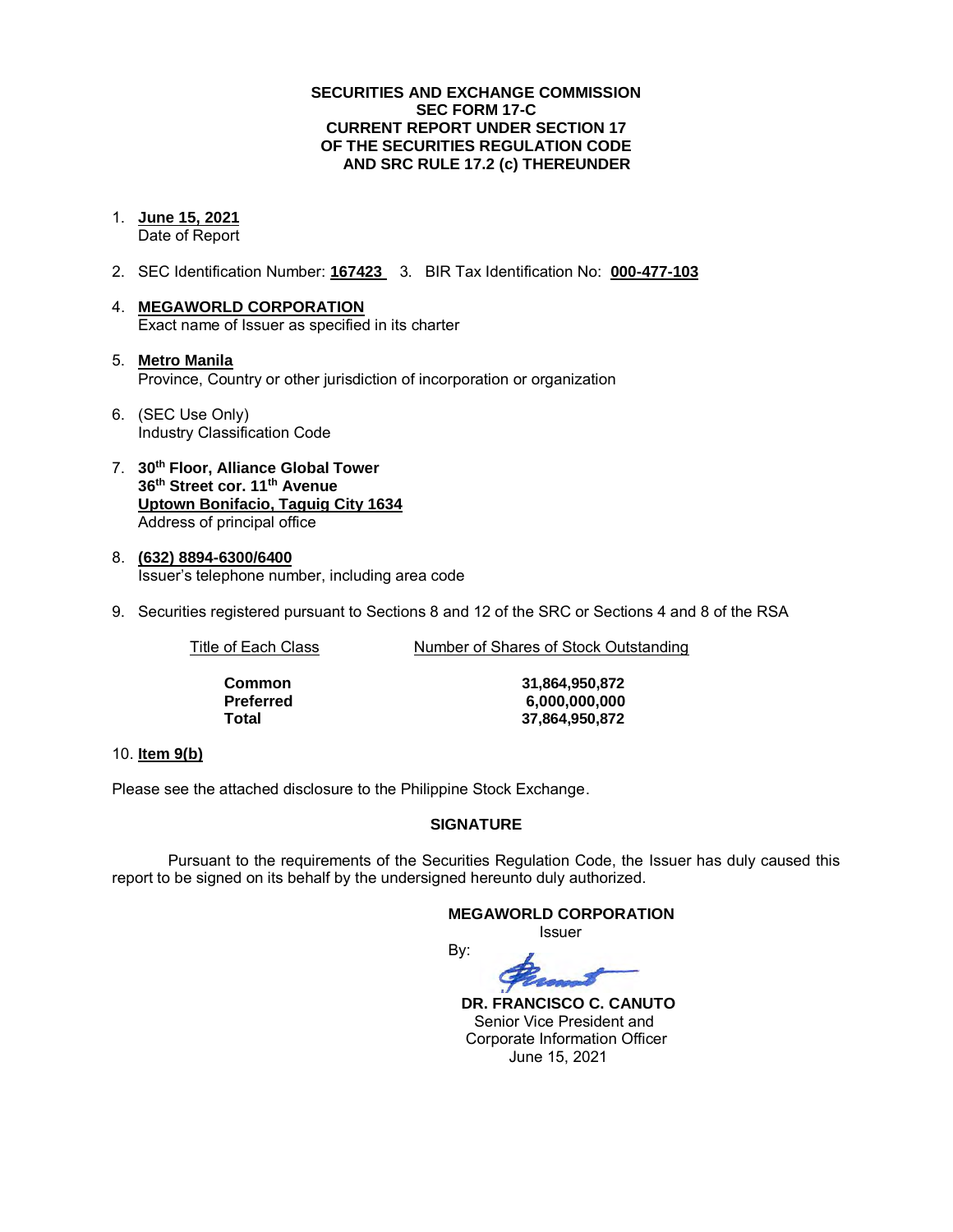# **SECURITIES AND EXCHANGE COMMISSION SEC FORM 17-C**

## **CURRENT REPORT UNDER SECTION 17 OF THE SECURITIES REGULATION CODE AND SRC RULE 17.2(c) THEREUNDER**

| Jun 15, 2021                                     | 1. Date of Report (Date of earliest event reported)                                               |
|--------------------------------------------------|---------------------------------------------------------------------------------------------------|
| 2. SEC Identification Number                     |                                                                                                   |
| 167423                                           |                                                                                                   |
| 3. BIR Tax Identification No.                    |                                                                                                   |
| 000-477-103                                      |                                                                                                   |
|                                                  | 4. Exact name of issuer as specified in its charter                                               |
|                                                  | <b>MEGAWORLD CORPORATION</b>                                                                      |
|                                                  | 5. Province, country or other jurisdiction of incorporation                                       |
| <b>Metro Manila</b>                              |                                                                                                   |
|                                                  | 6. Industry Classification Code(SEC Use Only)                                                     |
|                                                  |                                                                                                   |
| 7. Address of principal office                   |                                                                                                   |
| <b>Taguig City</b><br><b>Postal Code</b><br>1634 | 30th Floor, Alliance Global Tower 36th Street cor. 11th Avenue Uptown Bonifacio,                  |
|                                                  | 8. Issuer's telephone number, including area code                                                 |
| (632) 8894-6300/6400                             |                                                                                                   |
|                                                  | 9. Former name or former address, if changed since last report                                    |
| N/A                                              |                                                                                                   |
|                                                  | 10. Securities registered pursuant to Sections 8 and 12 of the SRC or Sections 4 and 8 of the RSA |
| <b>Title of Each Class</b>                       | Number of Shares of Common Stock Outstanding and Amount of Debt Outstanding                       |
| Common                                           | 31,864,950,872                                                                                    |
| Preferred                                        | 6,000,000,000                                                                                     |
|                                                  | 11. Indicate the item numbers reported herein                                                     |
| Item $9(b)$                                      |                                                                                                   |

The Exchange does not warrant and holds no responsibility for the veracity of the facts and representations contained in all corporate disclosures, including financial reports. All data contained herein are prepared and submitted by the disclosing party to the Exchange, and are disseminated solely for purposes of information. Any questions on the data contained herein should be addressed directly to the Corporate Information Officer of the disclosing party.